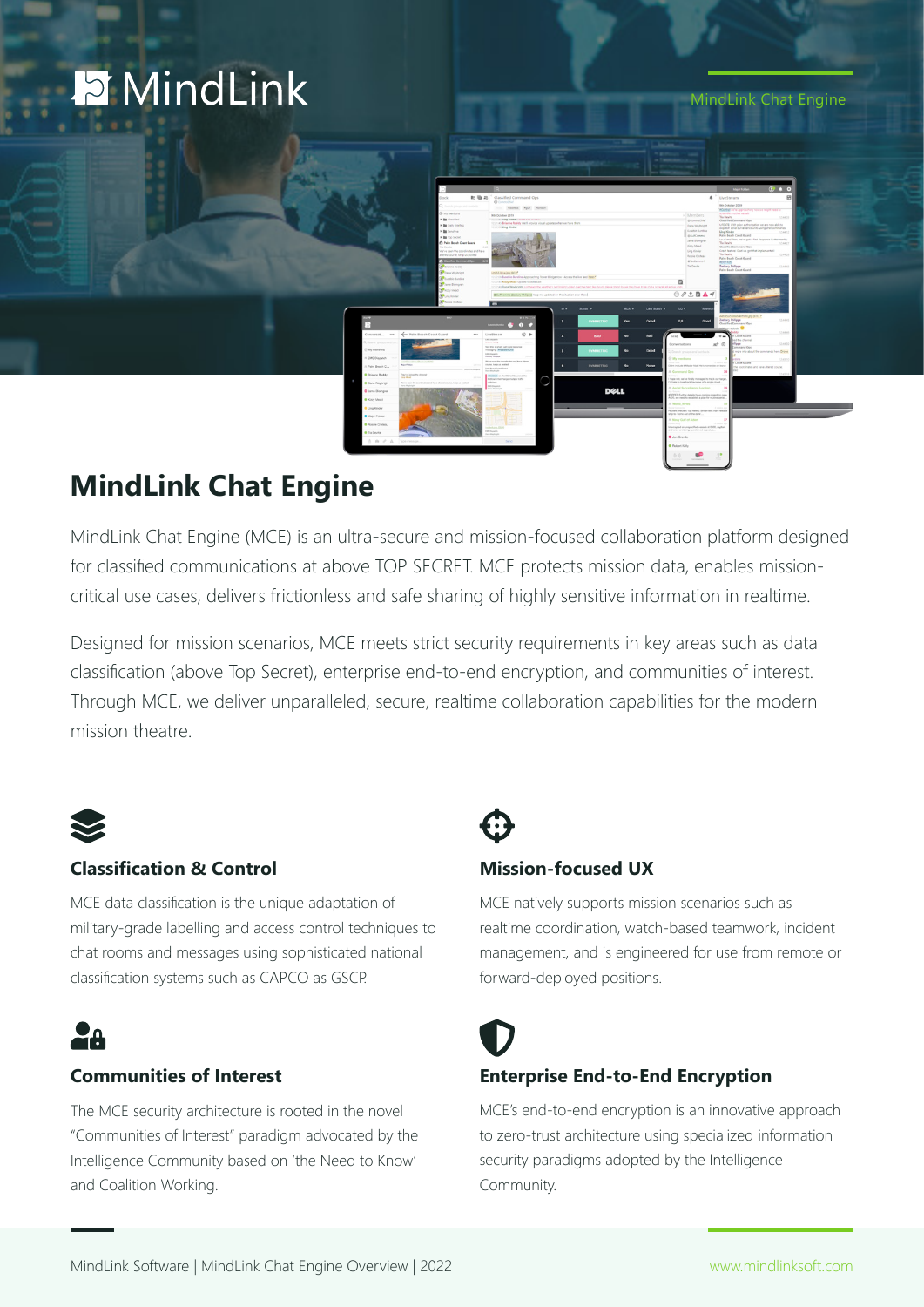

### Chat and Collaboration with a Mission Focus:

### **Realtime, High Volume**

MCE is a next-generation ultrasecure persistent chat server engineered for high volumes of messages, chat rooms, and active users.

It acts as frictionless communication backbone for the demanding, dynamic, and data-intensive modern mission, whilst organizing and safeguarding highly-sensitive data.

This delivers faster, more accurate, and more intelligent decisionmaking towards better mission outcomes, whilst simulaneously mitigating increasingly prevalent threats to success.

### **Mission Features**

The MCE platform is specifically designed to support critical use cases and ways of working across the modern mission theatre.

It natively supports mission scenarios such as realime coordination, watchbased teamwork, and incident management, and is engineered for use from remote or forwarddeployed positions.

This maximizes operational efficiency through purpose-built tooling by empowering users to focus on mission activities, events, and outcomes, in realtime.

### **Access Control**

The MCE security engine is a sophisticated and multi-layered access control system based on military-grade practices of secret attributes, roles, and security clearances.

It allows chat room access rights to be configured at multiple levels of privilege and granularity through expressive and role-based permissioning rules, using secret attributes and security clearances sourced from trusted third-party directories.

This encourages information flow across the mission theatre through autonomous and devolved management of chat rooms, whilst ensuring that the governance and confidentiality of such highlysensitive data is maintained.

| TOP SECRET//HCS-O-P/KDK/SI-G-ABC/TK//RSEN/ORCON/IMCON/NOFORN                                                                                                                                                                                                                                                                                                                                                                                                                                                                                                                                         |                                                                                                                  |                                                                                                                                                                                                                                                                                                                                                                                                                                                                                                                                                                                                                                                                                                                                                                                                                                                                                                                                                                                                                                                                                                                                                                                       |                                                                                                                                                                                                                                                                                                                                                                                                                                                                                                                                                                                                                                                                                                                                                                                                                                                                                                                                                                                                                                                                                                                                                                                                                                                                                                                                                                                                                                                                                                                                                                                                                                                                                                                                                                                                                                                                                                                                                                                                                                                                                                                                                                                                                                                                                                                                                                                                                                                                                                                                                                                                                                                                |                                                                                                    |                                                                                                                                                                                                                                                                                                                                                                                                                                                                                                                                                                                                                                                                                                                                                                                                                                                                                                                                                                                          |                                                                                                                                                                                                                      |
|------------------------------------------------------------------------------------------------------------------------------------------------------------------------------------------------------------------------------------------------------------------------------------------------------------------------------------------------------------------------------------------------------------------------------------------------------------------------------------------------------------------------------------------------------------------------------------------------------|------------------------------------------------------------------------------------------------------------------|---------------------------------------------------------------------------------------------------------------------------------------------------------------------------------------------------------------------------------------------------------------------------------------------------------------------------------------------------------------------------------------------------------------------------------------------------------------------------------------------------------------------------------------------------------------------------------------------------------------------------------------------------------------------------------------------------------------------------------------------------------------------------------------------------------------------------------------------------------------------------------------------------------------------------------------------------------------------------------------------------------------------------------------------------------------------------------------------------------------------------------------------------------------------------------------|----------------------------------------------------------------------------------------------------------------------------------------------------------------------------------------------------------------------------------------------------------------------------------------------------------------------------------------------------------------------------------------------------------------------------------------------------------------------------------------------------------------------------------------------------------------------------------------------------------------------------------------------------------------------------------------------------------------------------------------------------------------------------------------------------------------------------------------------------------------------------------------------------------------------------------------------------------------------------------------------------------------------------------------------------------------------------------------------------------------------------------------------------------------------------------------------------------------------------------------------------------------------------------------------------------------------------------------------------------------------------------------------------------------------------------------------------------------------------------------------------------------------------------------------------------------------------------------------------------------------------------------------------------------------------------------------------------------------------------------------------------------------------------------------------------------------------------------------------------------------------------------------------------------------------------------------------------------------------------------------------------------------------------------------------------------------------------------------------------------------------------------------------------------------------------------------------------------------------------------------------------------------------------------------------------------------------------------------------------------------------------------------------------------------------------------------------------------------------------------------------------------------------------------------------------------------------------------------------------------------------------------------------------------|----------------------------------------------------------------------------------------------------|------------------------------------------------------------------------------------------------------------------------------------------------------------------------------------------------------------------------------------------------------------------------------------------------------------------------------------------------------------------------------------------------------------------------------------------------------------------------------------------------------------------------------------------------------------------------------------------------------------------------------------------------------------------------------------------------------------------------------------------------------------------------------------------------------------------------------------------------------------------------------------------------------------------------------------------------------------------------------------------|----------------------------------------------------------------------------------------------------------------------------------------------------------------------------------------------------------------------|
| ाज                                                                                                                                                                                                                                                                                                                                                                                                                                                                                                                                                                                                   |                                                                                                                  | $\alpha$                                                                                                                                                                                                                                                                                                                                                                                                                                                                                                                                                                                                                                                                                                                                                                                                                                                                                                                                                                                                                                                                                                                                                                              |                                                                                                                                                                                                                                                                                                                                                                                                                                                                                                                                                                                                                                                                                                                                                                                                                                                                                                                                                                                                                                                                                                                                                                                                                                                                                                                                                                                                                                                                                                                                                                                                                                                                                                                                                                                                                                                                                                                                                                                                                                                                                                                                                                                                                                                                                                                                                                                                                                                                                                                                                                                                                                                                |                                                                                                    |                                                                                                                                                                                                                                                                                                                                                                                                                                                                                                                                                                                                                                                                                                                                                                                                                                                                                                                                                                                          | Lee Thorburn<br>sio:mcedemo.2@devsfb2019.local                                                                                                                                                                       |
| Q Search groups and contacts                                                                                                                                                                                                                                                                                                                                                                                                                                                                                                                                                                         |                                                                                                                  | <b>Gulf of Aden Patrol Shift S//NF</b>                                                                                                                                                                                                                                                                                                                                                                                                                                                                                                                                                                                                                                                                                                                                                                                                                                                                                                                                                                                                                                                                                                                                                |                                                                                                                                                                                                                                                                                                                                                                                                                                                                                                                                                                                                                                                                                                                                                                                                                                                                                                                                                                                                                                                                                                                                                                                                                                                                                                                                                                                                                                                                                                                                                                                                                                                                                                                                                                                                                                                                                                                                                                                                                                                                                                                                                                                                                                                                                                                                                                                                                                                                                                                                                                                                                                                                | ▲ 贴 30 。                                                                                           | LiveStream                                                                                                                                                                                                                                                                                                                                                                                                                                                                                                                                                                                                                                                                                                                                                                                                                                                                                                                                                                               |                                                                                                                                                                                                                      |
| Groups and Contacts <b>&amp; B B</b><br>@ My mentions                                                                                                                                                                                                                                                                                                                                                                                                                                                                                                                                                |                                                                                                                  | @ Lee Thorburn<br>#briefing #distress                                                                                                                                                                                                                                                                                                                                                                                                                                                                                                                                                                                                                                                                                                                                                                                                                                                                                                                                                                                                                                                                                                                                                 |                                                                                                                                                                                                                                                                                                                                                                                                                                                                                                                                                                                                                                                                                                                                                                                                                                                                                                                                                                                                                                                                                                                                                                                                                                                                                                                                                                                                                                                                                                                                                                                                                                                                                                                                                                                                                                                                                                                                                                                                                                                                                                                                                                                                                                                                                                                                                                                                                                                                                                                                                                                                                                                                |                                                                                                    | latest updates here: <a> Middle Eastern Conflict<br/><b>Julius Gelens</b></a>                                                                                                                                                                                                                                                                                                                                                                                                                                                                                                                                                                                                                                                                                                                                                                                                                                                                                                            | 15th September 18:40:27                                                                                                                                                                                              |
| Coast Guard Joint Ops<br><b>Steven Haya</b><br>Drop a summary here before next<br>briefing please.<br><b>A</b> Highside Command Ops<br><b>Marco Bellatrix</b><br>Thanks all!<br>A Aerial Surveillance L<br><b>Julius Gelens</b><br>any chance the weather might improve<br>- our aerial surveillance work is mission<br><b>Q</b> Will Konings<br><b>A</b> Gulf of Aden Patrol Shift<br><b>Ex</b> Encrypted Chat<br><b>C</b> Dorothy Mariella<br><b>Q</b> ulius Gelens<br>Co Kate Baics<br>Leah Gabinus<br>(2, Manyara Ashwin<br><b>2</b> , Marco Bellatrix<br><sup>2</sup> Melva Baak<br>Steven Haya | 15:02<br>15:01<br>2 weeks ago<br>15:01<br>2 weeks ago<br>п<br><b>CONFIDENTIAL (US) X</b><br><b>NOFORN</b> RELIDO | Lee Thorburn 15th September 18:31:12<br>Julius Gelens 15th September 18:31:19 S//N<br>Julius Gelens 15th September 18:31:27 S//N<br>Julius Gelens 15th September 18:31:35 S//NI<br>Leah Gabinus 15th September 18:31:44<br>Lee Thorburn 15th September 18:32:12<br>Lee Thorburn 15th September 18:32:32<br>Lee Thorburn 15th September 18:32:40<br>Lee Thorburn 15th September 18:32:46<br>Lee Thorburn 15th September 18:32:59<br>Steven Hava 15th September 18:33:26 S//N<br>15:37 Leah Gabinus 15th September 18:33:31 S//NF<br>Julius Gelens 15th September 18:33:40 S//N<br>Lee Thorburn 15th September 18:34:06<br>Leah Gabinus 15th September 18:34:22 S//NF<br>Julius Gelens 15th September 18:34:31 S//N<br>Leah Gabinus 15th September 18:34:56 S//NF<br>Steven Haya 15th September 18:35:13<br>Leah Gabinus 15th September 18:35:28<br>Lee Thorburn 15th September 18:35:36<br>Lee Thorburn 15th September 18:35:50<br>Steven Haya 15th September 18:36:11 S//N<br>Julius Gelens 15th September 18:36:16 S//N<br><b>Classification Builder</b><br>PRIMARY CLASSIFICATIONS<br><b>Disseminations</b><br><b>O</b> US classified information requires a Foreign Disclosure and | <b>SECRET//NOFORN</b><br>Goldfinger<br><b>IN THE REPORT OF A REPORT OF A POWERFUL AT INVARIANT AND RELATED THE REPORT OF A REPORT OF A REPORT OF A REPORT</b><br>Local patrol boats are on their way to assist<br>Captain and crew have been evacuated.<br>Managed to get the vessel IDs and further details, they've provided a cargo manifest as well, will post the documents shortly<br>I have another briefing coming up, I'll be on MindLink Mobile, keep me posted!<br>No problem, we'll keep an eve on the gulf<br>S//NF<br>Can we have the Vessel IDs to prepare escort?<br>S//NI<br>#Distress signal received at N14 31' 59.214" E45 55' 20.5068"nearby aircrafts have been notified and are diverting course to investigate<br>Please be advised, we're on the lookout for unspecified vessels nearing the shipping lanes<br>Suspicious activity reported near Vessel: MAERSK Sealion Type: Container Cargo at N12 31' 59.214" E47 55' 20.5068"<br>We need to dispatch a quick response unit to investigate further<br>l Yeap<br>I believe we'll be getting those any minute now, stand by please<br>#BRIEFING Briefing at 1600 tomorrow regarding the upcoming joint naval exercise<br>We need everyone to attend, this is the big one, everyone needs to be on their toes<br>Didnt include Madar Niak He's homeside on leave<br>Lucky guy<br>Do we have an update regarding suspicious activity near the Maersk Sealion?<br>#Distress signal received at N14 31' 59.214" E45 55' 20.5068"nearby aircrafts have been notified and are diverting course to investigate<br>#DISTRESS Keep me posted with any developments<br>S//NF<br><b>#DISTRESS</b><br>We need to notify other vessels to assist<br>Are we able to contact the captain or crew?<br>Naval Intel Report Last 24hrs<br>Leah Gabinus 15th September 18:36:44 S//NF Another busy day in the Gulf of Aden<br>Hopefully it's smooth sailing from here on out.<br>$\frac{1}{N}$<br>#DISTRESS Keep me posted with any developments<br>5//NF<br>We're going to file an incident report Incident Tracking Portal we will need to<br>Are we able to contact the captain or crew?<br>1/N<br>Several large vessels requesting naval escorts<br>5//NF<br>Do we have an update regarding suspicious activity near the Maersk Sealion?<br>$\sqrt{}$<br>Please be advised, we're on the lookout for unspecified vessels nearing the shipping lanes<br>S//NI<br>S//NF Local patrol boats are on their way to assist<br>Captain and crew have been evacuated.<br>S/N<br>Managed to get the vessel IDs and further details, they've provided a cargo manifest as well, will post the documents shortly | @Admiral of the fleet<br>Leah Gabinus<br>Lee Thorburn<br><b>Steven Hava</b><br><b>Will Konings</b> | <b>Coast Guard Joint Ops</b><br>C//RELIDO MCE-SECURITYCONTEXT://M They've<br>ioined the channel<br><b>Marco Bellatrix</b><br><b>Coast Guard Joint Ops</b><br>U Skyfall Thanks all!<br><b>Steven Haya</b><br><b>Highside Command Ops</b><br>U Spectre Thanks all!<br><b>Marco Bellatrix</b><br><b>Gulf of Aden Patrol Shift</b><br>U Goldfinger Thanks all!<br><b>Leah Gabinus</b><br><b>Coast Guard Joint Ops</b><br>C//NF Skyfall Drop a summary here before next<br>briefing please.<br><b>Steven Hava</b><br><b>Will Koninas</b><br>TS//NE Spectre Hey Lee, can you jump in the<br>discussion <b>A</b> Highside Command Ops re Spectre?<br><b>Will Koninas</b><br><b>Will Konings</b><br>U Skyfall We will pickup the Skyfall business later<br><b>Will Konings</b><br><b>Will Konings</b><br>TS//NF Spectre No problem, I'll hop on in a sec-<br>nothing too urgent I hope?<br><b>Lee Thorburn</b><br><b>Will Koninas</b><br>C//NF Skyfall Ok, let's have a catch-up later on in the | 15th September 18:40:28<br>23rd September 15:01:07<br>23rd September 15:01:26<br>23rd September 15:01:38<br>23rd September 15:02:25<br>23rd September 15:34:53<br>23rd September 15:35:10<br>23rd September 15:36:12 |
|                                                                                                                                                                                                                                                                                                                                                                                                                                                                                                                                                                                                      | Hease marking                                                                                                    | Reset<br>Save                                                                                                                                                                                                                                                                                                                                                                                                                                                                                                                                                                                                                                                                                                                                                                                                                                                                                                                                                                                                                                                                                                                                                                         | ME I have another briefing coming up, I'll be on MindLink Mobile, keep me posted!<br>//NF No problem, we'll keep an eye on the gulf<br>U Thanks all!                                                                                                                                                                                                                                                                                                                                                                                                                                                                                                                                                                                                                                                                                                                                                                                                                                                                                                                                                                                                                                                                                                                                                                                                                                                                                                                                                                                                                                                                                                                                                                                                                                                                                                                                                                                                                                                                                                                                                                                                                                                                                                                                                                                                                                                                                                                                                                                                                                                                                                           |                                                                                                    | day<br><b>Lee Thorburn</b><br><b>Will Konings</b>                                                                                                                                                                                                                                                                                                                                                                                                                                                                                                                                                                                                                                                                                                                                                                                                                                                                                                                                        | 23rd September 15:37:05                                                                                                                                                                                              |
|                                                                                                                                                                                                                                                                                                                                                                                                                                                                                                                                                                                                      |                                                                                                                  | C//NF<br><b>Type message</b>                                                                                                                                                                                                                                                                                                                                                                                                                                                                                                                                                                                                                                                                                                                                                                                                                                                                                                                                                                                                                                                                                                                                                          |                                                                                                                                                                                                                                                                                                                                                                                                                                                                                                                                                                                                                                                                                                                                                                                                                                                                                                                                                                                                                                                                                                                                                                                                                                                                                                                                                                                                                                                                                                                                                                                                                                                                                                                                                                                                                                                                                                                                                                                                                                                                                                                                                                                                                                                                                                                                                                                                                                                                                                                                                                                                                                                                | $\odot$ $\odot$ $\oslash$ $\blacksquare$ $\blacksquare$ $\blacksquare$                             | Skyfall   I think I am free at 15:00 EST<br>C//NF<br><b>Lee Thorburn</b>                                                                                                                                                                                                                                                                                                                                                                                                                                                                                                                                                                                                                                                                                                                                                                                                                                                                                                                 | 23rd September 15:37:14                                                                                                                                                                                              |

*Secure collaboration using MCE and MindLink Anywhere*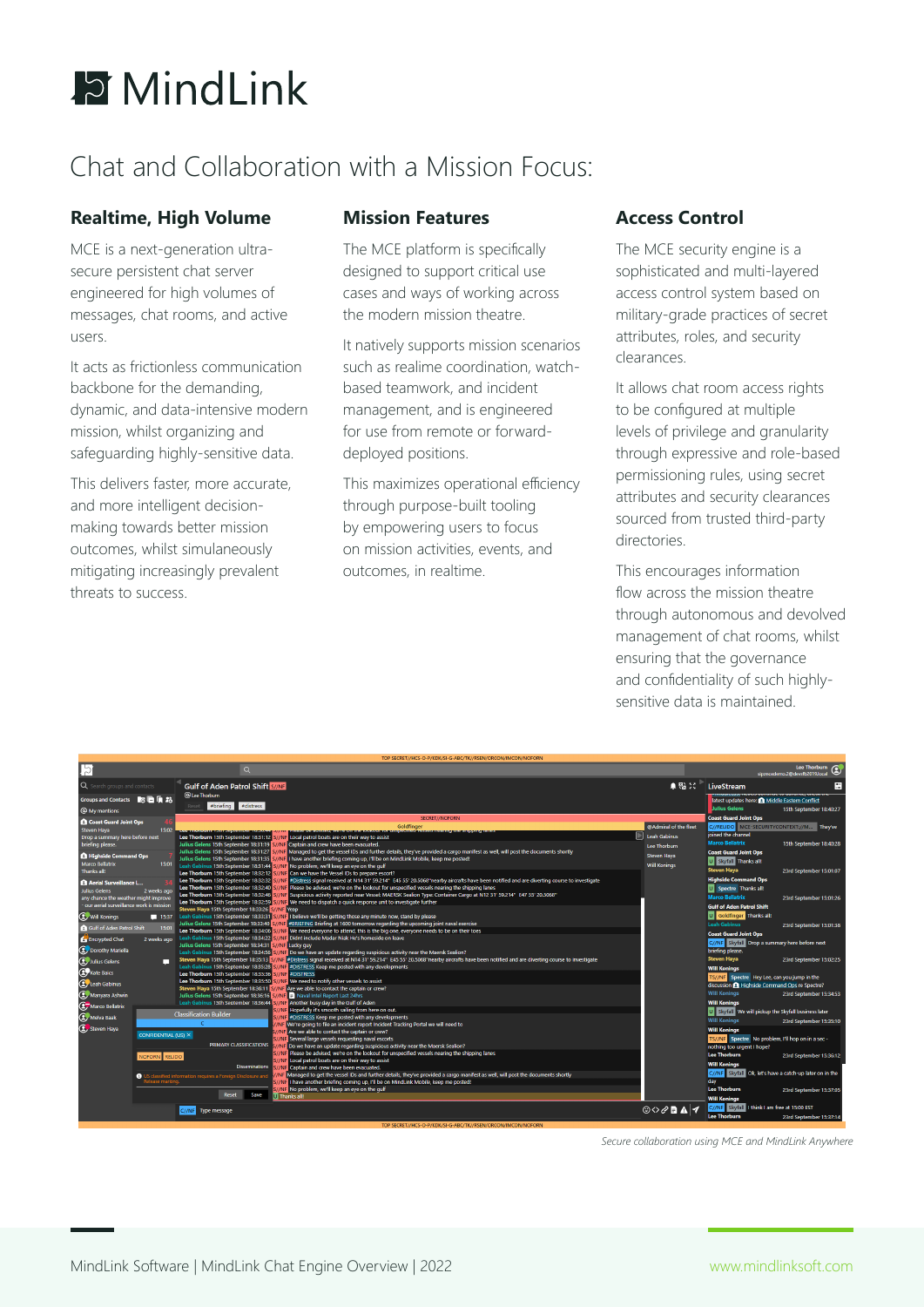

### Next-generation Security Ecosystem:

### **Communities of Interest**

The MCE security architecture is rooted in the novel "Communities of Interest" paradigm advocated by the Intelligence Community.

It segregates all aspects of the system - such as chat rooms, users, and content - into secure compartments to enforce strong access-control boundaries, define explicit data handling procedures, and mitigate spillage risks.

This protects highly-sensitive information using best-practice techniques from the IC by ensuring data is organized and shared only with those with a "need to know".

### **Data Classification**

MCE data classification is the unique adaptation of militarygrade labelling and access control techniques to chat rooms and messages using sophisticated national classification systems such as CAPCO as GSCP.

It treats secure chat rooms as dynamically classified documents, performing message and room labelling, classification banner-rollup, and security clearance authorization.

This secures classified data using government-mandated information management practices as firstclass chat system constructs, whilst allowing the data to be shared frictionlessly in realtime.

### **End-to-End Encryption**

MCE's end-to-end encryption is an innovative approach to zerotrust architecture using specialized information security paradigms adopted by the intelligence community.

It leverages the "Communities of Interest" pattern to protect and exchange encryption keys whilst preserving both organizational governance and the scalibility required for effective massparticipation, realtime collaboration.

This mitigates prevalent insider threat against the vast attack surface of a typical chat system without compromising the capability of the system to support the modern mission.



### **Why the FVEY nations choose MindLink**

"MindLink Chat Engine enables our internal users and external coalition partners to collaborate effectively and securely in active mission scenarios. By enforcing data classification and end-to-end encryption we minimize the risk of data spillage to better protect the mission. MindLink not only increases our data security posture but directly impacts our ability to make critical decisions in realtime and brings focus to mission execution"

*- Government Technology Consultant for US IC*